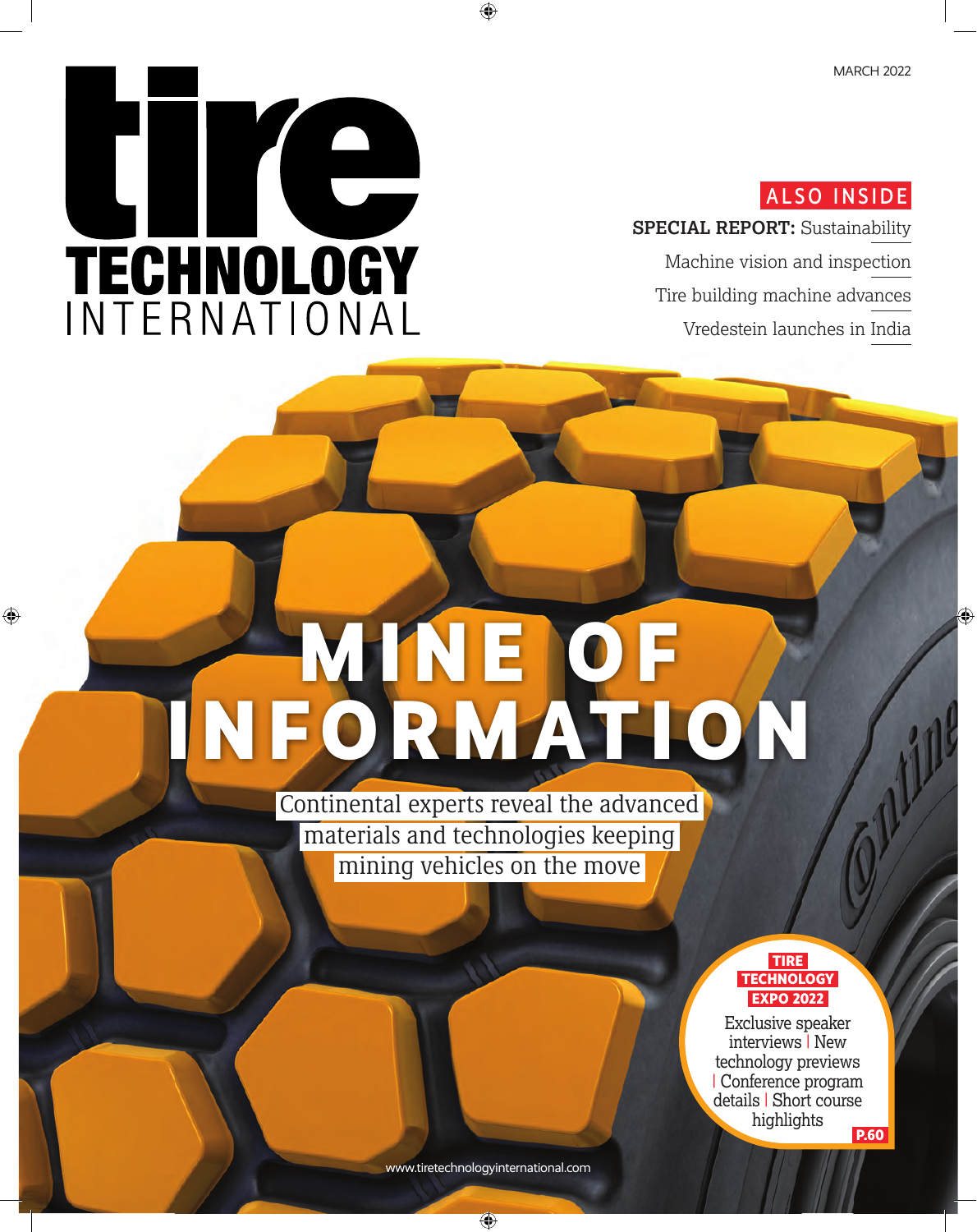# **GUIDING LIGHTS**

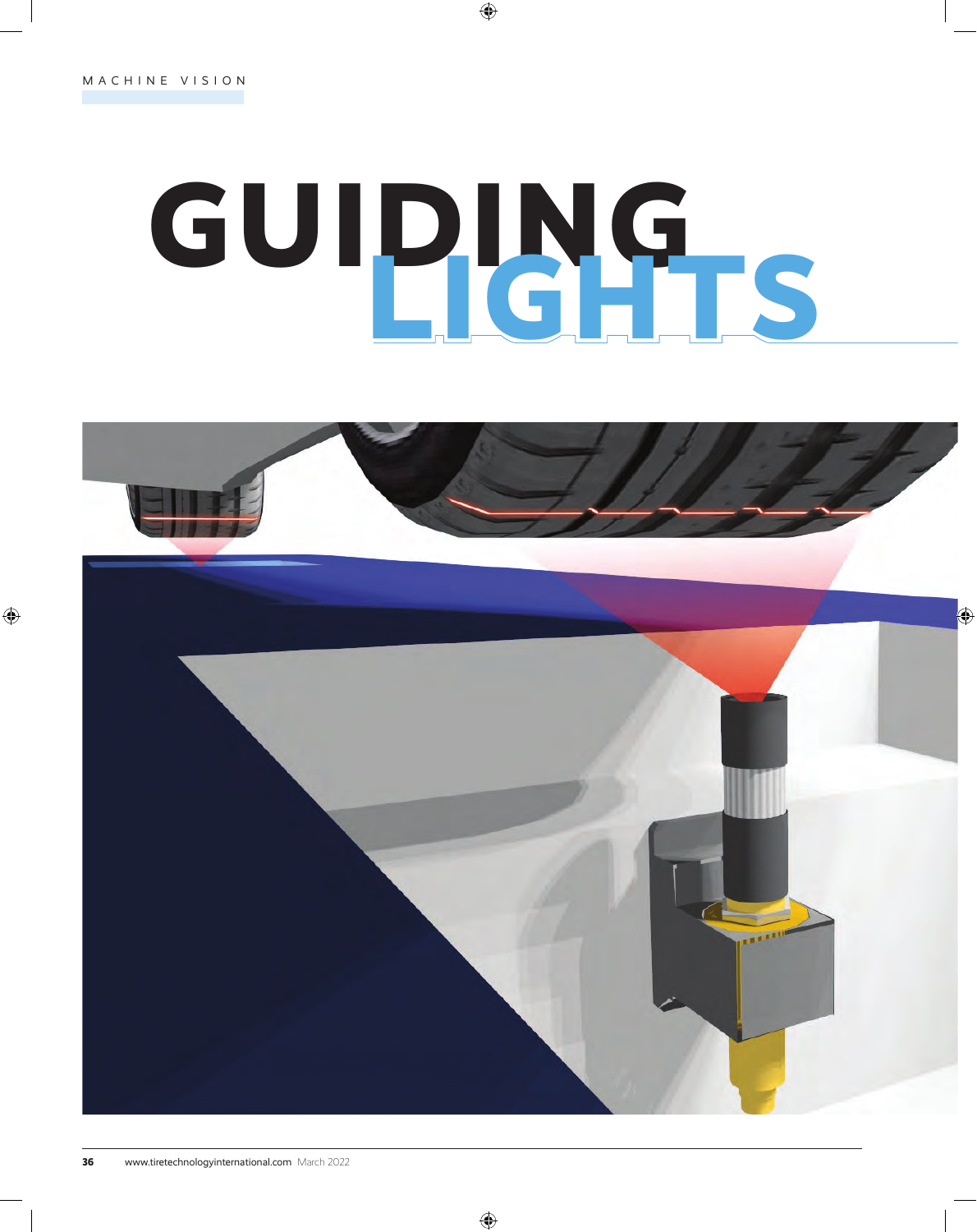From cameras and QR codes to lasers and sensors, developments in tire machine inspection and vision technologies help to evolve production accuracy. The latest advances in monitoring technology can sharpen the quality control process still further By **RICHARD GOODING** Images **BLACK DONUTS, SICK, Z-LASER**



made tire or pretty much every conceivable reason, tire production needs to be exact. With more than 100 manufacturing steps, greater control of the processes produces a higher-quality product. Recent technological advances in machine vision and inspection systems have made tire production more precise.

"Improvements in monitoring technology – including cameras and sensors for material dimensions, lengths, centering and splicing – make quality control simpler and more accurate, and the measurement data easily available," says Aki Nurminen, solution manager, smart factory at Black Donuts. "Manufacturers are able to abandon additional, often manual, inspections, such as green tire visual checks, color dot analysis after uniformity and balance machine handlings and mold text inspection after curing."

Pekka Vaittinen, director of automation and solutions at Black Donuts, concurs: "1D/2D scanners are now used for material or tooling verification, with barcode/QR code readings or even RFID in most phases of the manufacturing process. Barcodes and QR codes are costeffective ways of recognition. Cameras are faster, the number of pixels has increased and the size of hardware has decreased, making it easier to implement. Importantly, the quality of recognition software has constantly improved. Additionally, digital data generated by sensors is stored in databases, centralized by manufacturing execution systems (MES)/manufacturing operations management (MOM) and quality management systems."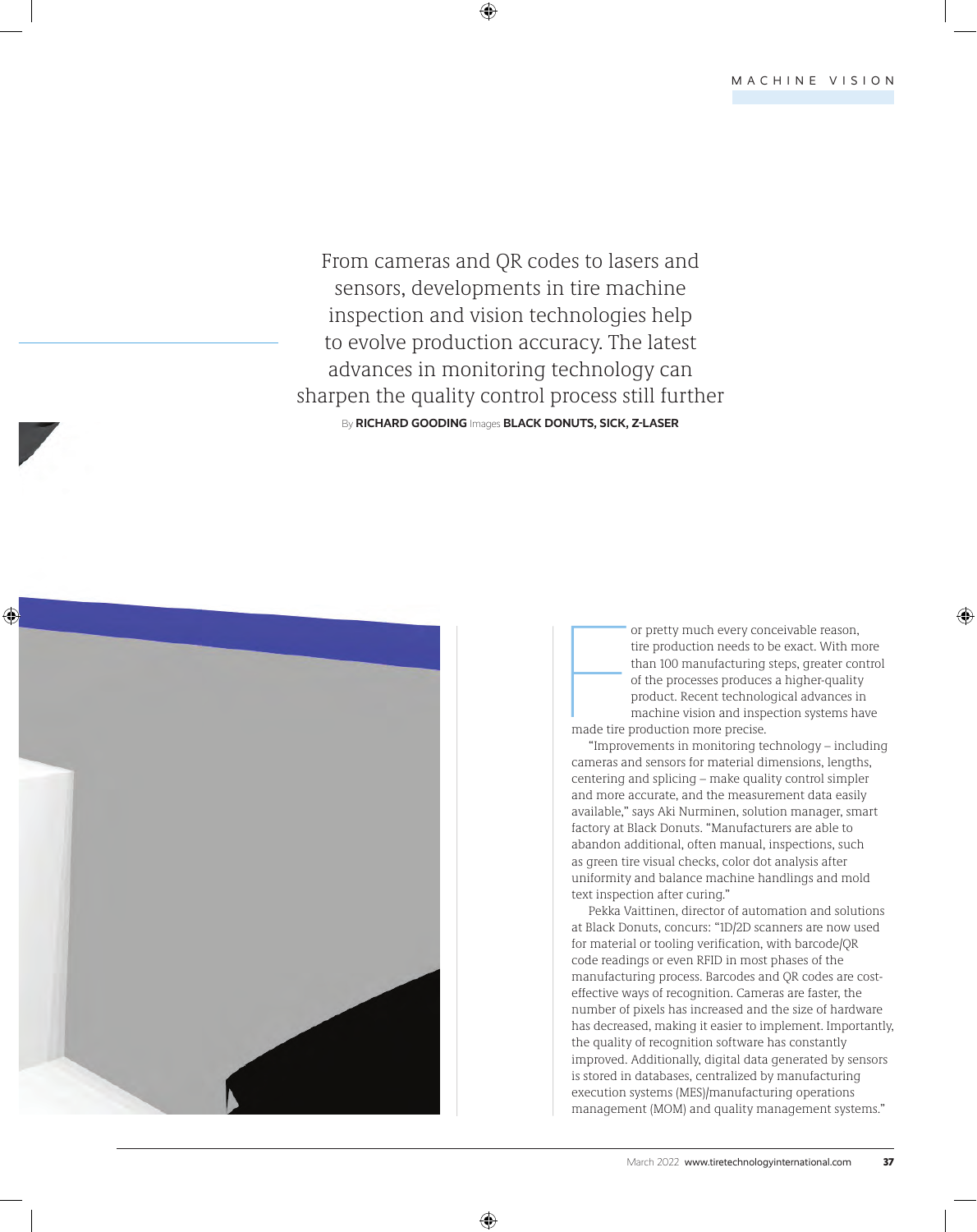"3D vision technologies have taken a big step forward in usability and performance," explains Fredrik Nilsson, head of business unit machine vision at sensor solution specialist Sick. "Cameras have higher light sensitivity, increased dynamic range and vastly improved measurement speeds that allow for increased throughput and more reliable measurements.

 "Another big change is the use of deep learning, or artificial intelligence [AI], for industrial machine vision applications. This has become more accessible and possible to execute even in embedded devices. Highly accurate 3D measurements at full production speed, and deep learning, have started to dramatically push

### L**PERFECTING PRODUCTION**

### Optimizing tire production through sensor tech

How does sensor technology aid production efficiency and the quality control processes?

"It supports the process fluency, effectiveness and accuracy, and lets operators work 'hands and eyes off' in different process stages," says Black Donuts' Aki Nurminen. "Sensor technology works mostly online, so there is no need to pause a process for measuring or calibrating."

"As the sensor data (information through connectivity) is directly

transmitted from different production areas, it is possible to create algorithms related to the causal connection with various process areas," says Black Donuts' Pekka Vaittinen. "This Accurate measurements, performed at speed, can significantly improve the standard of inspection and quality assurance

makes troubleshooting easier. Several manufacturing problems will be easier to detect, supporting production efficiency. Many functionalities are already available with existing equipment; you just need to set up your systems, collect the data, analyze it and let the algorithms make life easier."

"Neural technologies or AI will help systems to learn new cases on their own, automatically adapting performance to varying material characteristics," explains Sick's Alain Klein. "False-positive and false-negative rates will be dramatically improved. Manufacturing changes can also be analyzed with AI to predict upcoming production line issues. Data generated by sensors could be analyzed to add value in areas other than pure quality control aspects, like machine efficiency and predictive maintenance: basically all possibilities offered by Industry 4.0."

quality assurance limits in the tire manufacturing chain."

### **Intelligent functionalities**

Automation is among the trends that have gathered pace. "R&Dfocused machine suppliers have been testing sensors and intelligent functionalities. Robots are being used in tooling changes, tire handling and internal logistics," says Vaittinen.

"Companies may use a combination of automated and human verification in the future," Nurminen explains. "Human visual inspection still remains efficient and superior in more complex cases, but the latest camera and sensor technologies are more accurate in systematic

> inspections of texts, markings and logos." "3D technology associated with AI/deep learning applications will bring automated inspections to a reliability level never seen before," says Alain Klein, strategic

**13D vision technologies have<br>
usability and performance"**<br>
Fredrik Nilsson, head of business unit machine vision, Sick taken a big step forward in usability and performance"

SICK

Fredrik Nilsson, head of business unit machine vision, Sick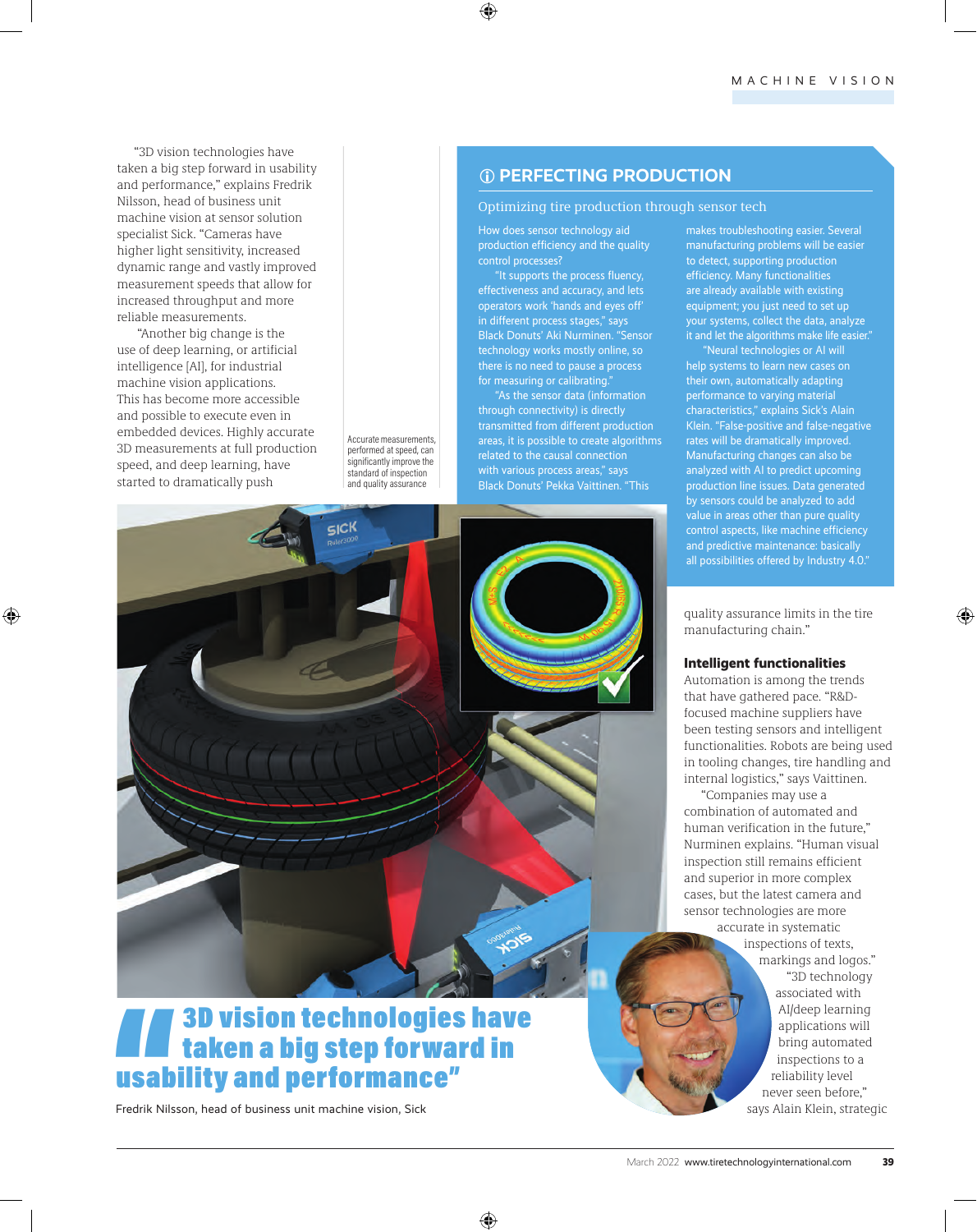

## L**LASER LINES**

### Sensors must be smart but also extremely tough

The various stages of tire building create potentially harsh environments due to the vibration of machinery and the induction of powerful electric motors as part of the process. Ambient temperature and humidity also vary significantly from one plant to another. Therefore, lasers must be designed and manufactured with these in mind.

"Lasers need to be able to handle a 40*g* level of shock for a duration of 10ms (3ms rise time, 7ms fall time) for +/-50,000 cycles," explains Z-Laser's Ralph Tesson. "Z-Laser also builds lasers that can function in environments from 0-50°C.

Accuracy is also key. "For the manual aspect of tire building, the laser is a much finer line than the process requires," Tesson continues. "A recent trend is to go from red lasers to blue or green – these tend to be more visible against the rubber surface, helping guide operators more precisely. Alignment is a key point. Bimetal mounts with precision microgears help align the laser to submillimeter accuracy, maintaining its position and being resistant to changing temperature or significant vibration.

"For camera-based systems, our laser uses a Powell lens, which creates a homogenous distribution of power along the center 80% of the line (typically this would be a Gaussian distribution). This is key for smart camera algorithms to do subpixel processing and get repeatable submillimeter measurements. For run-out systems, the laser has to be powerful enough to provide sufficient light for cameras to accurately capture the data of a rotating tire at speed ratings of over 130mph [209km/h]. Concentricity measurements are analyzed to determine if the tire can sustain that speed without



industry manager at Sick. "The main advantage will be the dramatic reduction of false negatives due to the varying material characteristics that do not affect the quality itself. This will be a strong differentiation for tire manufacturers in terms of productivity."

"As demand for high-quality tires increases, automation is required to produce the necessary quality," explains Ralph Tesson, CEO of Z-Laser's North American OEM division. Global market developments also feed into advances. "As modern transportation in the emerging third world increases, so does the need for higher-quality tires," Tesson adds. "This can only be achieved by automating and measuring the manufacturing processes."

### **Quality assurance**

"The focus on quality issues that could affect the safety and reliability of the finished tire has considerably increased," Klein says. "Tire quality must be checked as soon as possible during the production process to prevent scrap and reduce costs in splice control, DOT code marking and sidewall inspection. Rubber is a dark, low-contrast material, and 3D technology has been used more frequently in these applications."

As Tesson explains, other trends include a switch from red lasers. "Green and blue lasers were cost prohibitive for mass production 10 years ago. However, they are now only nominally more expensive than red and are twice as visible to the human eye for the same optical power. The shorter wavelengths also allow for more precision from the automated camera systems. Adoption of better mounts for the lasers has also increased tremendously."

Moving forward, data generation will play a vital role. "Sensors and technologies that generate data in advanced ways will become more common, such as cloud-based software for statistical process control [SPC] and quality analytics," says Nurminen. "Fewer manual posts measuring length, width or thickness will be needed. These can be automatically measured by cameras and sensors, operators viewing quality measurements through a graphic user interface with multivariate analyses and automatic process corrections. RFID technology may also replace cameras and scanners in production lines." The ever-evolving range of tire products that fill ever-

tighter niches is driving sensor technology evolution.

# Green and blue lasers Were cost prohibitive for mass production 10 years ago. However, they are now only nominally more expensive than red"

Ralph Tesson, CEO, North American OEM division, Z-Laser